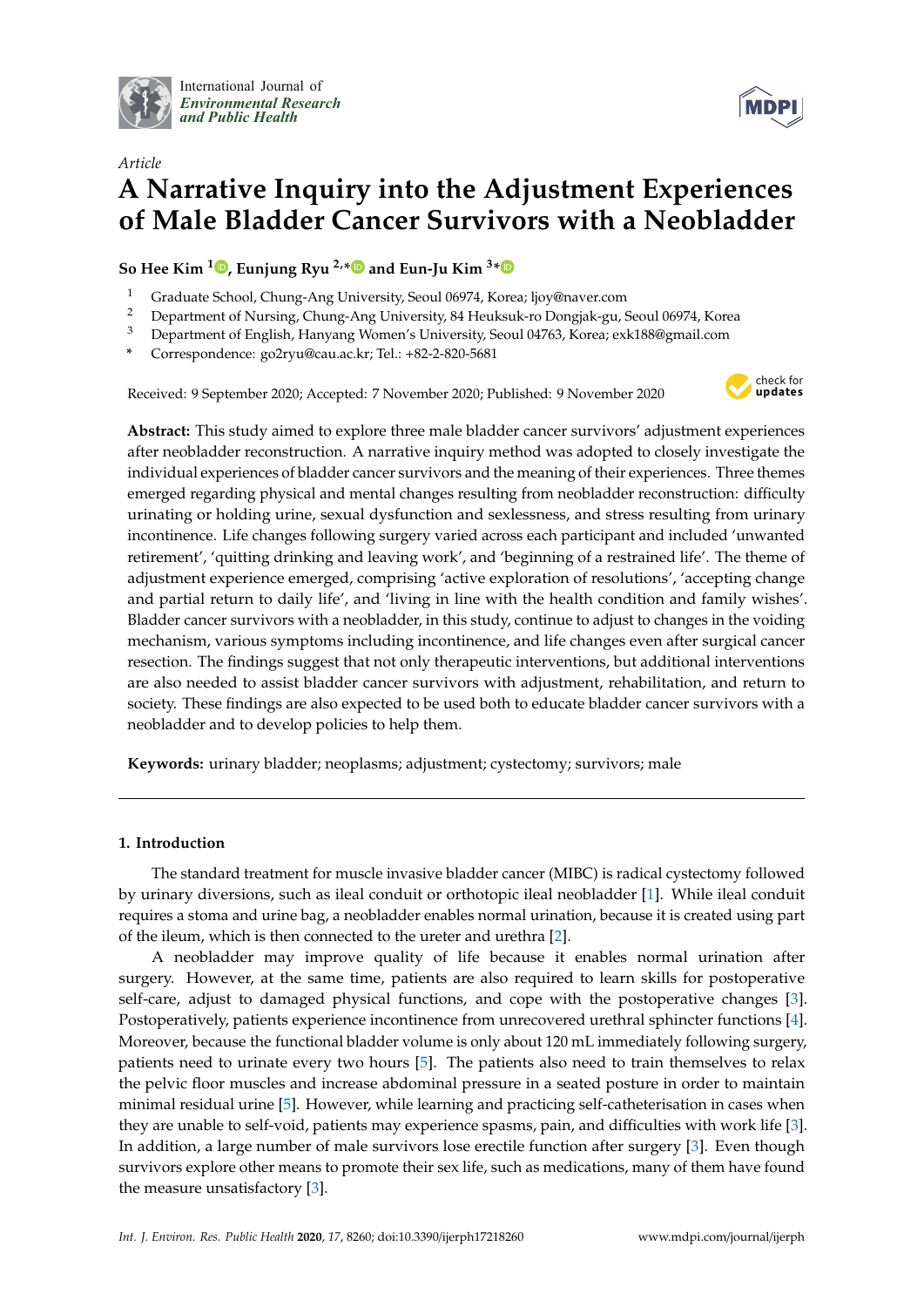Fitch et al. [\[6\]](#page-13-2) reported that bladder cancer survivors who underwent radical cystectomy experienced changes in body function, body image, sexual function, and relationships after surgery. According to Beitz and Zuzelo [\[3\]](#page-12-2), cancer diagnosis and detesting the idea of a bag were the main issues at the early stage of experience. The mid-stage issues included reacting to postoperative pain and physical changes such as managing tubes and drains, responding to incontinence, self-catheterising, neobladder training and urination with the neobladder [\[3\]](#page-12-2). The issues at the later stage were adapting to new toileting needs, keeping the neobladder healthy, adjusting to altered bowel movements, changing sexuality, considering the impact of smoking, seeing cancer as a lifelong threat and reflecting on the neobladder choice [\[3\]](#page-12-2). As seen in the studies mentioned here, bladder cancer survivors with a neobladder undergo an array of postoperative changes, and they strive to accept the changes, find strategies to cope with them and lead their lives as best as they can.

However, the main foci of the previous studies were limited to the postoperative problems experienced by survivors [\[3](#page-12-2)[,6](#page-13-2)[,7\]](#page-13-3). Consequently, in-depth information in regard to individual patients' coping and adjusting experiences has been missed. In order to bridge the gap, a qualitative approach is needed, given that it can provide an in-depth understanding of how bladder cancer survivors cope and adjust to the changes after neobladder reconstruction. Further, as sociocultural factors can have a vital impact on cancer survivors' adjustment [\[8\]](#page-13-4), the lived experiences of Korean bladder cancer survivors with a neobladder are worth exploring. Lastly, despite the fact that bladder cancer is four times more common in men [\[9\]](#page-13-5) and that neobladder reconstruction is more frequently performed on men [\[5\]](#page-13-1), to the best knowledge of the authors, no studies have examined the case of Korean male bladder cancer survivors with a neobladder. Therefore, the findings from this study are expected to provide valuable information for practitioners and patients themselves, in addition to researchers in related areas.

This narrative inquiry aimed to understand the changes male bladder cancer survivors experience after neobladder reconstruction and their coping experience. The research questions were as follows: What is the postoperative change male bladder cancer survivors with a neobladder experience? How do male bladder cancer survivors with a neobladder cope with and adjust to the postoperative changes? What are the meanings of the experiences male bladder cancer survivors have with a neobladder?

#### **2. Methods**

#### *2.1. Study Design*

This study adopted the narrative inquiry proposed by Clandinin and Connelly [\[10\]](#page-13-6). The interest of narrative inquiry is not in the quantity but in the quality of data. That is, in narrative inquiry, one participant is enough when the participant's story is interesting enough to be explored [\[11\]](#page-13-7). Through the participants' narratives, the study qualitatively explored three Korean male bladder cancer survivors' experiences in regard to the changes they encountered following surgery, coping process and adjustment.

Complying with the tenets of a narrative inquiry [\[12\]](#page-13-8), the authors not only looked into the individual stories of bladder cancer survivors with a neobladder and their underlying meanings but also the social, cultural and institutional narratives that constituted, shaped and expressed their experiences.

## *2.2. Study Participants*

Three Korean male bladder cancer survivors with a neobladder were the participants of the study. Since the study was interested in the experience of male bladder cancer survivors with a neobladder, homogeneous purposeful sampling was adopted. According to a prior finding, the reduced quality of life score after surgery increases until 12 months after surgery and is maintained at a stable level thereafter [\[12\]](#page-13-8) and this implies that the adjustment to major postoperative changes is considered to occur over a period of one year. Thus, the first major criterion for sampling for this study were the patients who had surgery at least one year before study participation to ensure that they had adequately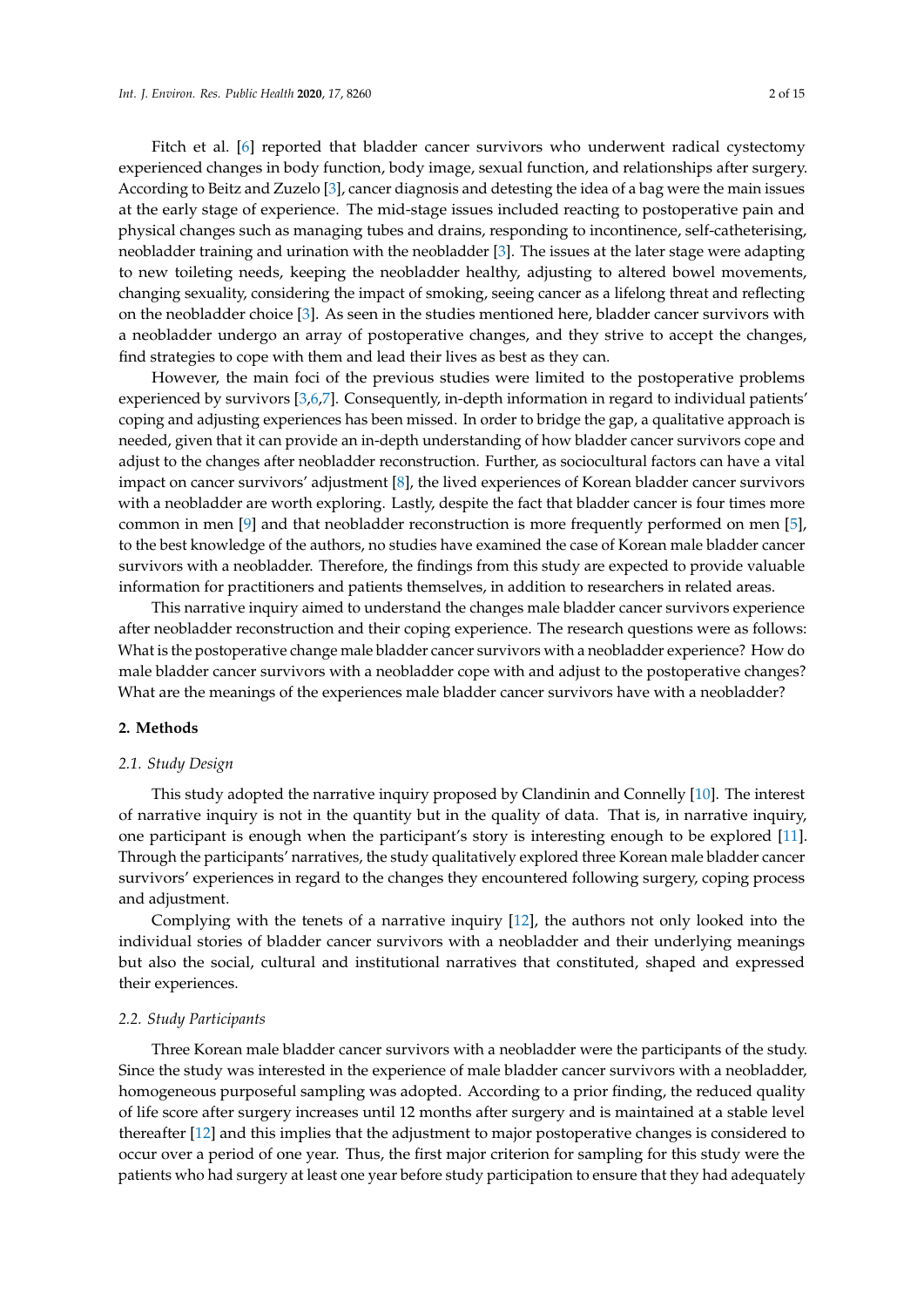experienced postoperative changes and the subsequent adjustment processes. Second, the study was interested in recruiting Korean male adult bladder cancer survivors because their stories were expected to reveal the social cultural influence on the experience of adjustment among a certain group of patients. This was particularly so given that gender roles have been settled for a long time based on Confucian tradition in Korea [\[13\]](#page-13-9).

The author distributed the recruitment flier to patients who visited the outpatient clinic of two tertiary hospitals in Seoul and explained the rationale and objective of the study. Initially, four male cancer survivors provided written informed consent to participate, but one withdrew consent because of privacy concerns. Thus, three males, aged 54–59 years old, became the final participants of the study. Their postoperative periods ranged from one year, nine months to five years, ten months.

Kim was 54-years old and underwent neobladder reconstruction because of MIBC five years and ten months before the study. He had worked in a global firm for more than 20 years but had to quit his job after being diagnosed with cancer and undergoing surgery. Lee was a 59-year-old taxi driver. He underwent neobladder reconstruction because of MIBC two years and five months before the study. Two years after surgery, he underwent urethrectomy because of cancer relapse and had a suprapubic catheter placed. Park was a 58-year-old man. He underwent trans urethral resection of a bladder tumour (TURBT) for non-muscle invasive bladder cancer (NMIBC) six years before the study. He had to undergo 11 more rounds of TURBT because of continued cancer relapse and progression. One year and nine months before this study, he underwent cystectomy and neobladder reconstruction because of MIBC. All three participants were married.

#### *2.3. The Process of a Narrative Inquiry*

## 2.3.1. Being in the Field: Walking into the Midst of Stories

The first author became interested in bladder cancer survivors with a neobladder while providing hospital nursing care to patients who underwent neobladder reconstruction. The author witnessed patients who underwent a neobladder reconstruction experience complications after surgery and have difficulties as they engaged in urination training. The author thus came to think of ways to help the patients and concluded that understanding the postoperative changes and patients' adjustment to such changes could be a way to begin.

## 2.3.2. From Field to Field Texts: Being in a Place of Stories

A narrative inquiry has two possible starting points. One begins with listening to individuals' stories, and the other begins with living alongside participants as they live and tell their stories [\[14\]](#page-13-10). This study started narrative inquiry by listening to participants' stories, that is, through interviews, to examine the overall experiences of bladder cancer survivors with a neobladder during the extended period between surgery and adjustment.

#### 2.3.3. Composing Field Texts

In this study, field texts were composed through interviews conducted by the first author between January 2019 and May 2020, which took place in a quiet park or coffee shop at the participant's desired time and region. Two interviews were conducted with each participant, with each session lasting 30–120 min. Considering that postoperative changes such as incontinence may be an uneasy topic to disclose to others, the author asked the participants to start their stories from the diagnosis of bladder cancer and proceed chronologically to the decision to undergo urinary diversion, the surgery experience, changes after surgery, coping and adjustment. However, the interview was not bound by the content or order of the questions; the conversation was allowed to flow according to the stories told by the participants. The interviews were audio-recorded, and the author repeatedly listened to the recordings to transcribe the contents immediately after the interviews.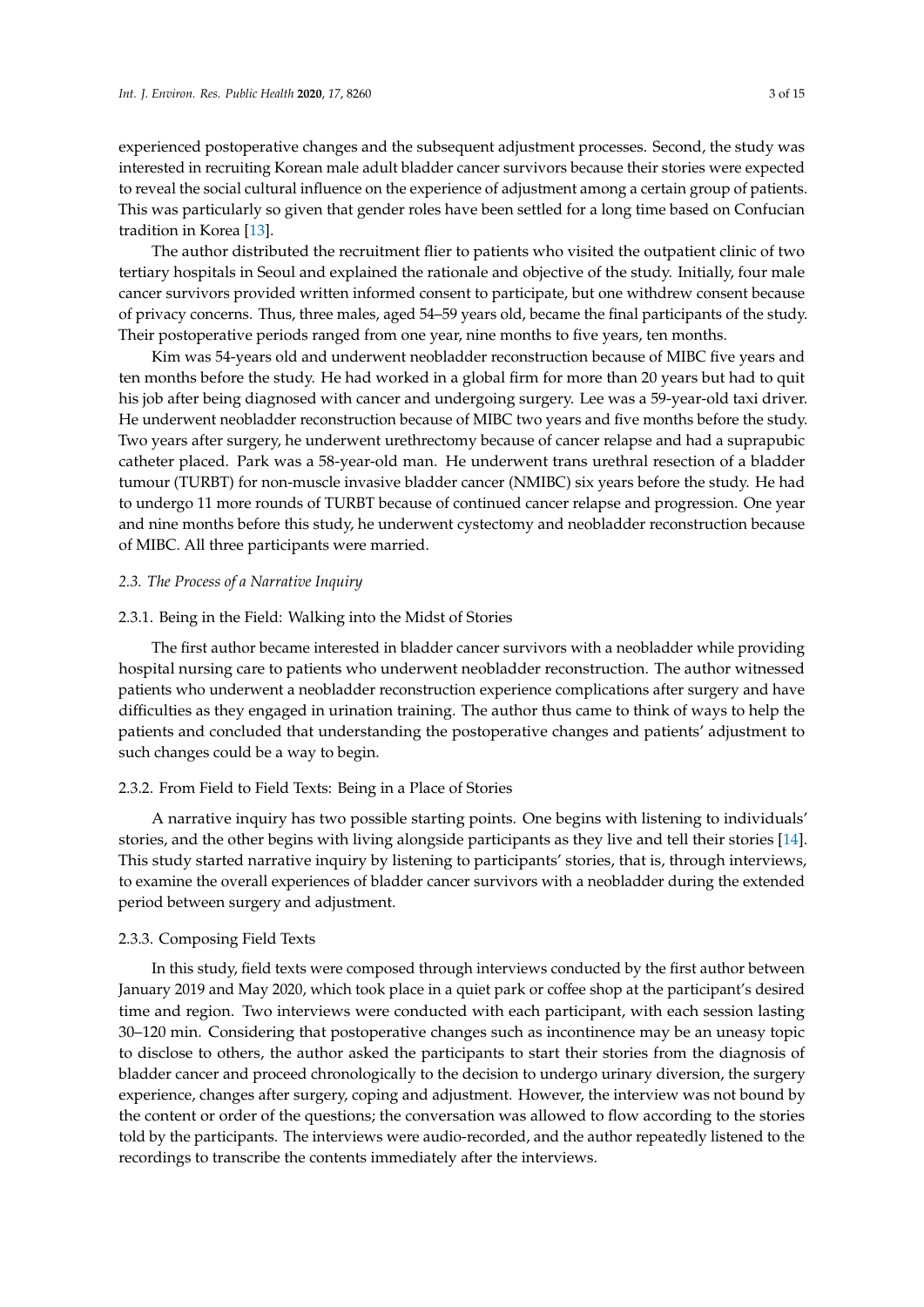## 2.3.4. From Field Text to Research Texts: Making Meaning of Experience

The authors repeatedly read the field texts and narratively coded the characters, actions and events, then linked stories that appeared in the field texts [\[10\]](#page-13-6). Further, the authors composed interim research texts by paying close attention to the three-dimensional narrative inquiry space—composed of temporality, sociality and place—and identifying the themes, tensions, narrative threads and patterns [\[10\]](#page-13-6). A second interview was conducted based on the interim research text, which was followed by another round of composing field texts, repeatedly reading them and composing interim research texts.

## 2.3.5. Composing Research Texts

The authors strived to represent participants' and authors' voices in balance, reflect the diverse voices of participants and reflect both the authors' and participants' viewpoints in the research texts. Further, the authors composed the research texts while being aware of the primary and secondary audience. The primary audience were cancer survivors with a neobladder, future patients and their families, whereas the health professionals who provide care for bladder cancer survivors with a neobladder and members of society who will live alongside these survivors were the secondary audience.

#### *2.4. Ethical Considerations*

This study was approved by the institutional review board of C university (1041078-201901-HR-005-01) prior to beginning the study. Prior to the interviews, the authors obtained informed consent from the participants. The first author explained to the participants the reason for the study, aims, methods, guarantee of anonymity and confidentiality, audio-recording of the interviews and freedom to withdraw from the study without penalty. Relational ethics and responsibility were considered in all steps of the research. The interviewer practiced empathetic listening, suspending critique and mistrust. The interim research texts written after the interview were shared with participants to allow them to say more, clarify, add or delete specific content in the texts. Pseudonyms were used to protect the participants.

#### **3. Results**

## *3.1. Physical and Mental Changes Following Neobladder Reconstruction and Subsequent Adjustment*

Following neobladder reconstruction, the participants experienced some common physical and mental changes, including lower urinary tract symptoms, sexual dysfunction and stress.

## 3.1.1. Difficulty Urinating or Holding Urine

The greatest change experienced by the participants after surgery involved urination. In contrast to the past when they urinated easily, they now had to urinate by straining or pressing on the abdomen. As it was difficult to press on the abdomen with one hand while standing, they had to sit on the toilet to exert force on the abdomen. Inability to fully empty the bladder was also a problem. Given the small size of the neobladder immediately after surgery and the presence of residual urine, most participants experienced frequent urination and nocturia.

*It's so di*ffi*cult to void. I can't void even if I push hard. So even after voiding, I don't feel as fully emptied as healthy people do. I think I'm not emptying enough. You can press on your lower abdomen only so much, it doesn't work. Then I just press two or three times and just give up and leave the toilet. I'd think there's still some left in there. I feel unsettled.*

## (Interview 2, Lee)

It was not only difficult to urinate but also to hold in urine; all participants experienced incontinence to some degree, which varied from heavy leaking to dribbling. The symptoms were worse at night.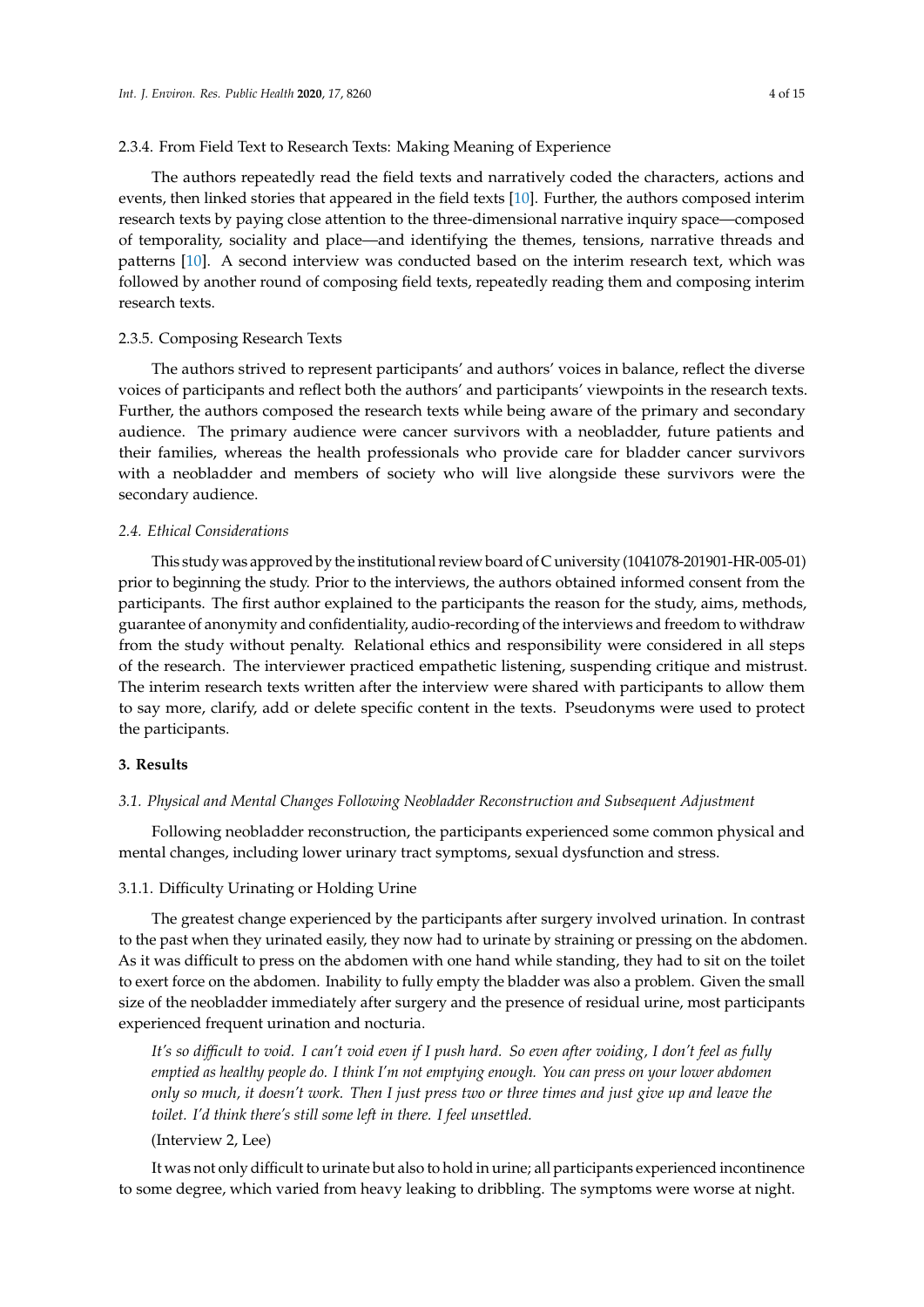*Incontinence was the most serious, and that was my greatest concern. At first, it just flows out without any restraint. Later, it's not like incontinence but I can feel the urge. I feel the urge, but I can't hold it in".*

(Interview 2, Kim)

3.1.2. Sexual Dysfunction and Sexlessness

In addition to various lower urinary tract symptoms, changes in sexual function were common. All participants had marked sexual dysfunction following surgery, and an altered body image caused by incontinence affected their ability to resume their normal sex life.

*My sexual functions are dead. I can't get an erection. I asked the doctor about regaining the function, but I was told there is only about a 30% possibility.*

(Interview 2, Kim)

#### 3.1.3. Stress from Urinary Incontinence

The participants experienced stress from incontinence. While incontinence did improve over time, inability to have complete control produced anxiety and frustration.

*With incontinence, I feel wet and heavy with diaper because of full absorption. Then the overflowed volume can leak if I don't change it quickly enough. The heating sensation from incontinence causes quite a bit of discomfort as well. It truly ruins the quality of life if I don't keep changing diaper on time.*

(Interview 1, Park)

## 3.1.4. Coping with Physical and Mental Changes

The participants learned to adjust to and cope with incontinence and the changed their voiding mechanism. The most common and basic coping strategy was to wear a diaper and do Kegel exercises, which effectively improved incontinence. As a result of these actions, some participants experienced improvements in incontinence over time, varying from three months to one year. Daytime incontinence improved first. The severity of night-time incontinence varied widely, from very mild to severe, and unlike daytime incontinence, it was not completely resolved.

*I wore diapers. Whatever I do, whether I take the subway or what else, I wore diapers day and night and packed these many extra diapers in my bag. They tell me to do sphincter exercises, and I did. Frequency and volume of incontinence were reduced.*

(Interview 1, Kim)

Two participants also performed self-catheterisation for urinary frequency due to residual urine and unimproved incontinence. Although they were resistant to self-catheterisation and had discomfort at first, once they performed it and drained the neobladder, they were able to remain free from frequent urination or incontinence for a few hours. In addition, the discomfort with self-catheterisation subsided once they became familiar with the procedure.

*It was hard at first. But later you get better at it. You feel a little sti*ff *when you insert the catheter, but you get to be so much more comfortable once you do it.*

(Interview 1, Lee)

Although the participants developed sexual dysfunction and could no longer enjoy their previous sex life, they demonstrated an accepting attitude. One participant reported an active sex life before surgery while others were already sexually inactive before surgery. Irrespective of their pre-surgery level of sexual activity, the inability to enjoy sex after surgery was frustrating and regrettable. However, they accepted it because it is an irreversible change.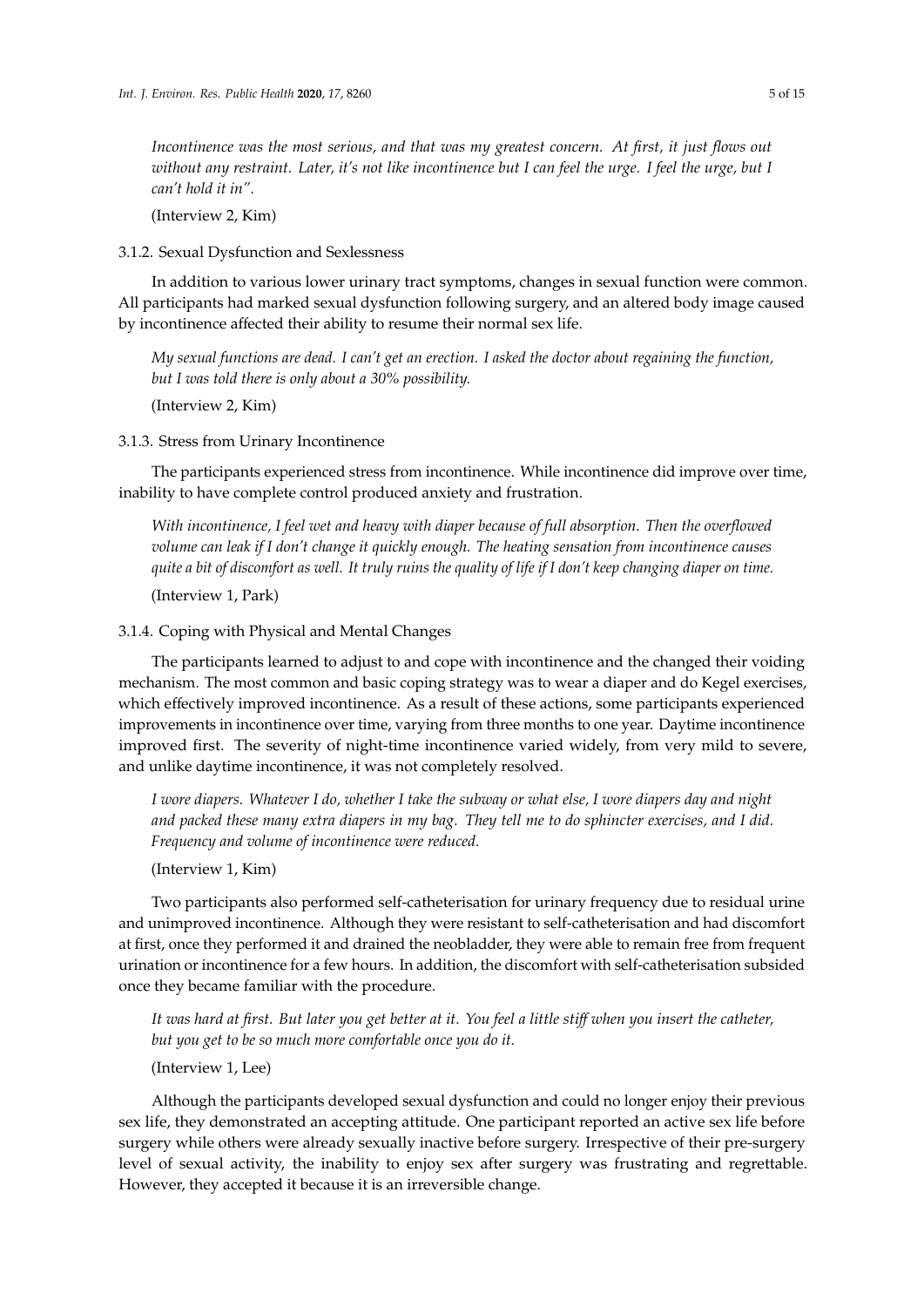*I eventually gave up. You can't get it back. It's irreversible. You can't have it back.*

(Interview 1, Kim)

Regarding stress from incontinence, the participants accepted their present selves, knowing that they would not recover to their preoperative condition. Instead of focusing on imperfect functions, they gradually adjusted to the change and accepted themselves as people not different from others.

*I used to be kind of sensitive, but I've become insensitive, adjusted and controlled myself.* (Interview 1, Park)

*3.2. Changes in Life Resulting from Neobladder Reconstruction and Subsequent Adjustment Experiences*

Changes in life after surgery varied across participants, and adjustment experiences differed according to the respective changes.

3.2.1. Kim's Story

• Changes in daily life: Unwanted retirement

Kim was 54-years old and underwent neobladder reconstruction because of MIBC. The most difficult time after surgery was the first year, because during this time the lower urinary tract symptoms were the worst, and he lost his job. When he returned to his job six months after surgery and chemotherapy, his work was reassigned to someone else. He was not offered another position and eventually decided to retire voluntarily. After resigning, finding another job in the same industry was challenging.

*(After my leave of absence) When I returned, my work was gone. At first, my boss said he'll give me another position but that didn't work out* . . . *I just passed time. I just surfed the internet in the o*ffi*ce. It was a tough time for me. You know, it's unsettling that you don't have any work to do. The company was taking applications for voluntary retirement, so I just submitted my application in the first round.* (Interview 2, Kim)

• Adjustment experiences: Active exploration of resolutions

Kim accepted the changes that occurred after surgery but actively sought solutions and coped with the situation, seeking reemployment education and attending job interviews. He had incontinence, but he wore a diaper and resumed being active, striving to alleviate the symptoms by doing Kegel exercises and fabricating a penis clip on his own to manage incontinence. As a result, his incontinence frequency and volume began to decrease six months after surgery, and one year after surgery it had decreased to the point that he no longer needed a diaper or pad. Further, he was offered a new job at a foreign company in the same industry, and he was assigned to a position that involved overall planning and running projects, based on his past employment experience.

*I searched the internet (to do Kegel exercise) (omitted). There's this thing that holds in incontinence. It gives pressure to prevent leakage. But it's not e*ffi*cient because there's only a few sizes. So, I made one for myself. I drew the design and told a friend of mine in the plastic industry to make it for me.* (Interview 2, Kim)

• Meaning of the adjustment experiences: Return to a daily life

Kim had been busy with work since graduating from college, and his wife was also busy with work. His son was studying abroad, so his family never had a chance to live together. As a result, he naturally structured his life around his work, which was very important to him. The bladder cancer diagnosis and surgery took away the most important thing to him, his work. Adjustment meant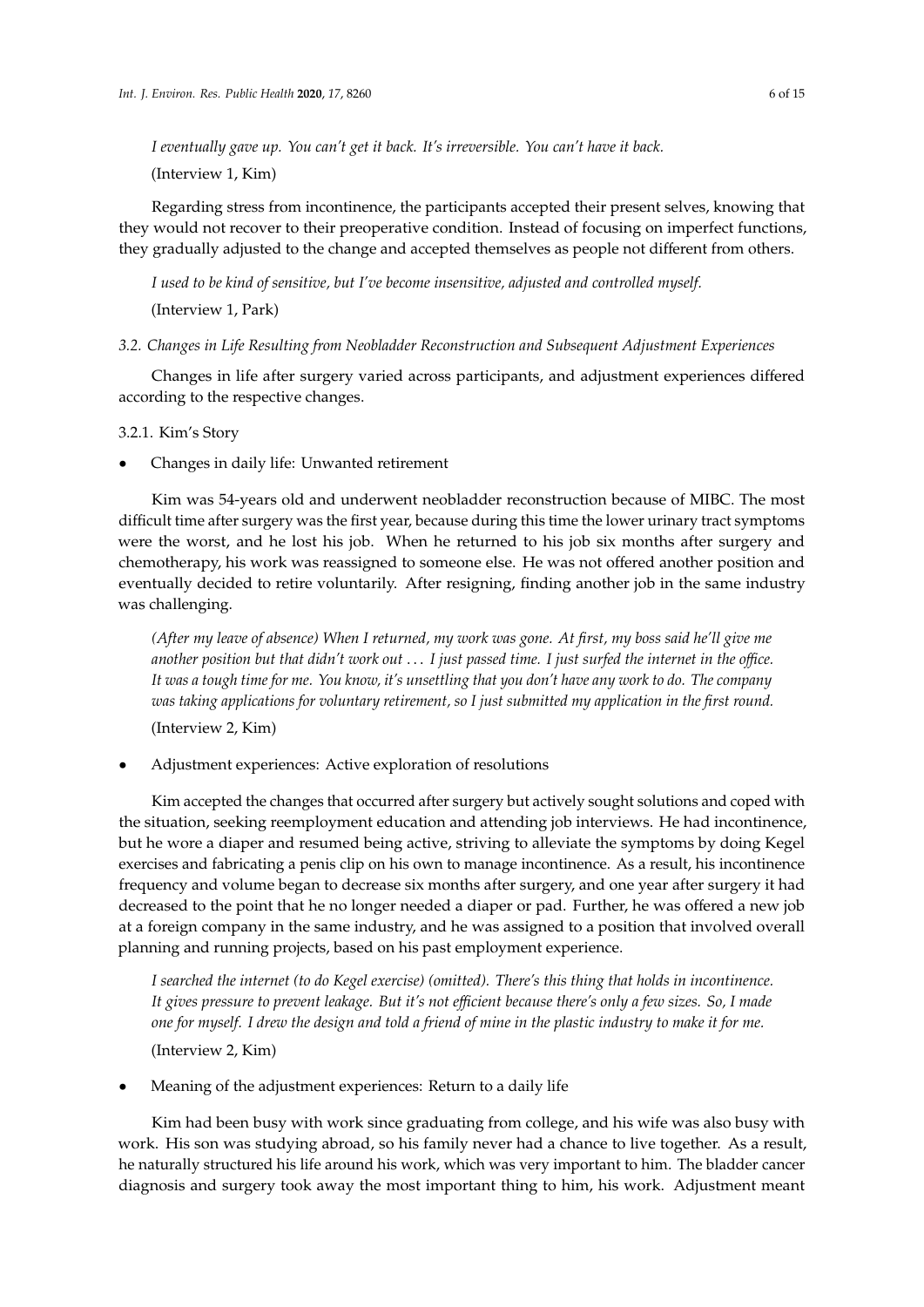returning to the life he had before surgery, that is, his work. The support of his co-workers was a great motivator for him to return to work. Further, Kim was relatively young at the time of surgery, in his late 40s, and he had a lengthy professional career, which helped him eventually return to work. Kim believes that the bladder cancer diagnosis and surgery gave him the opportunity to work abroad and he is satisfied with his current life.

*During 26 years of working, I seriously invested all my time in work for nearly 10, 15 years. I didn't even go to college alumni meetings. I naturally became work-centred. I lived my life wrong. I have nothing to talk about other than work.*

(Interview 2, Kim)

• Returned crisis and coping: Re-surgery as a result of unhealthy behaviours and compromise

One year after surgery, Kim was able to return to the life he had before surgery. He naturally began to drink again as he worked and socialised with his co-workers and the drinking gradually increased in quantity. This eventually led to a ruptured bladder from excessive drinking five years after surgery, which required a re-surgery. Although he was aware that smoking is associated with bladder cancer, and had needed re-surgery because of excessive drinking, he continued to smoke and drink. He had several failed attempts to quit smoking prior to the bladder cancer diagnosis and believed that stress was a greater problem than smoking. He was resistant to his family's concerns about his smoking because he felt they are treating him like a patient, which he found unreasonable when he was healthy again after surgery and not in need of any treatment related to bladder cancer. Thus, Kim tried to justify that the second surgery was not a big problem because it was not due to a cancer relapse, and that, although smoking is a cause of bladder cancer, stress may also be a cause.

*'Don't drink', 'don't smoke.' Everybody totally treats me like a patient. My wife does; my family do; my younger siblings do, even my parents treat me like a patient.*

(Interview 1, Kim)

However, after the re-surgery, Kim began gradually changing his lifestyle, reducing his consumption of strong alcohol and changing to e-cigarettes out of concern that he would develop a health problem in a foreign country.

3.2.2. Lee's Story

• Changes in daily life: Quitting drinking and leaving work

Lee was a 59-year-old taxi driver. He underwent neobladder reconstruction because of MIBC two years and five months before the study. He had residual urine and incontinence after surgery but did not experience many life changes. He initially stopped working, then gradually returned to work and quit drinking.

• Adjustment experiences: Accepting change and partial return to daily life

Lee positively coped with the physical changes that occurred after surgery. Although he had incontinence, he wore a diaper and engaged in exercise he had enjoyed before surgery, and he continued to meet people. After doing Kegel exercise every chance he had, his incontinence subsided three months after surgery, and he was able to live diaper-free in the daytime. Although incontinence did not stop completely, he willingly accepted the symptom as one that can occur in anyone with ageing, even without bladder cancer. Further, when he faced difficulties in his daily life associated with residual urine and urinary frequency, he performed self-catheterisation that he learned in the hospital, which gave him 3–4 h to work and earn a living.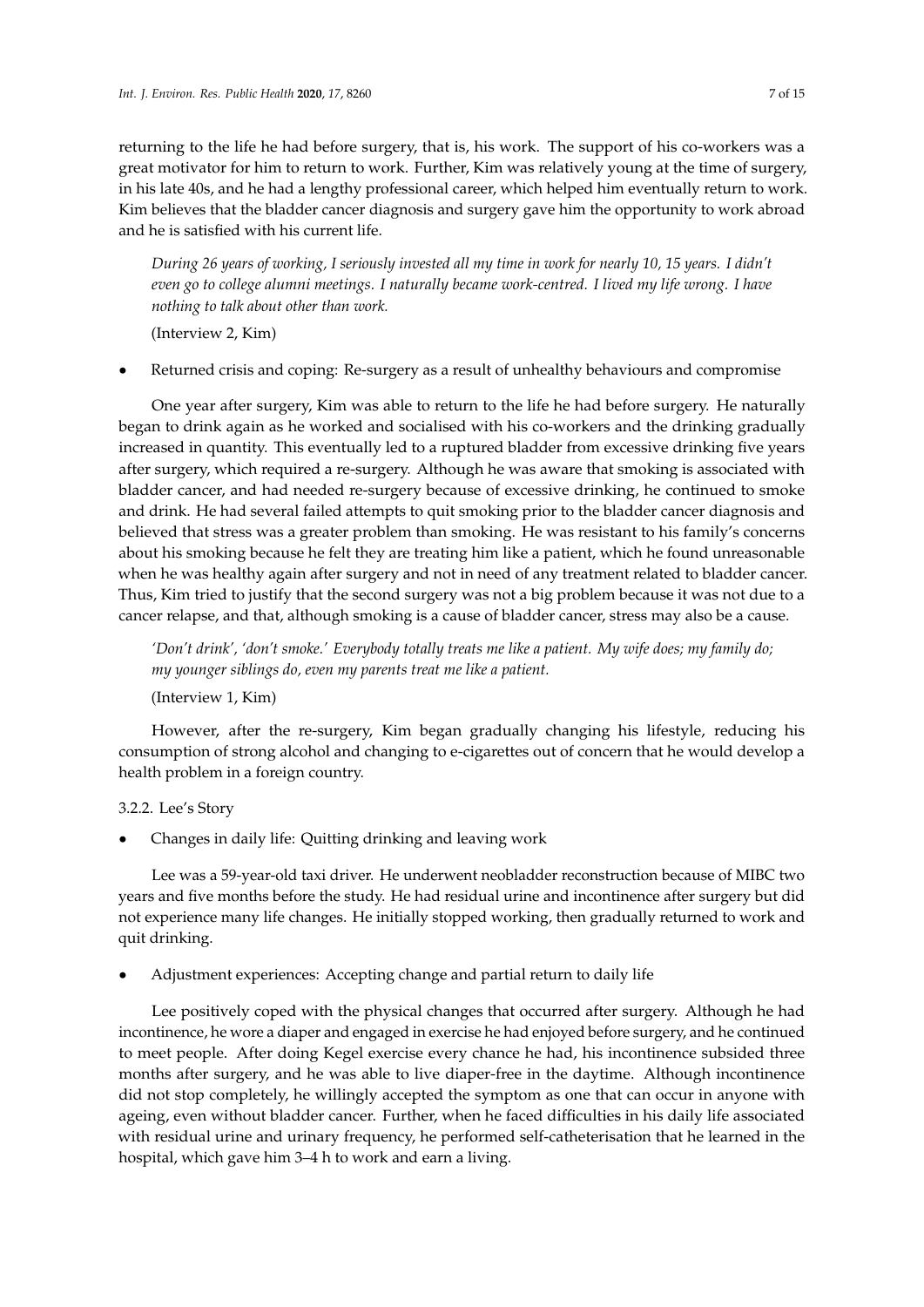*You have to accept what you must accept and overcome it. You could have a little incontinence, so what? Everyone develops incontinence when they're about 70. Who wouldn't have incontinence when they're 100?*

(Interview 2, Lee)

• Meaning of adjustment experience: New normal—partial returning to daily life and changing into a family man.

Lee had several lower urinary tract symptoms but still partially maintained the life he had before the surgery. He informed his close friends about his difficulties, maintained social relationships, engaged in activities and gradually resumed work, which was possible because private taxi driving allowed him to work a flexible schedule and freely return home for self-catheterisation when needed, then quickly return to work.

*I talk to people about my illness. If you're all crawled up, you can't overcome your illness. You have to actively move around. I still exercise outside, play soccer even in my diapers. I don't drink but I hang out with others when they're drinking. I eat rice, meat, and drink soda instead. Otherwise you can't overcome your illness.*

(Interview 1, Lee)

Although he could not continue with his sex life following the surgery, his relationship with his spouse actually improved. He had no difficulties in his marital relationship as a result of the changes in sexual activity after surgery because he attended preoperative counselling with his spouse and consented to surgery even after being informed about the postoperative changes in sexual functioning.

*Well, sex is now out of the question because even that part that ejaculates the semen was removed. That I can't even begin.*

(Interview 1, Lee)

In the past, Lee had run a business that supplied parts to a large corporation, so he had to wine and dine with his clients every day, which made him neglect his family. He drank with his friends every day and continued to put himself at the centre of his life even after he began driving a private taxi. However, after the surgery, he realised the value of family and changed his life to centre around his family, taking family trips and helping with household chores, which strengthened his relationship with his spouse and other family members.

*Being sick, I learned that my wife is the only one who would take care of me and my kids are the only ones who care about me. Then I realized what family really is. After that, I did a one eighty. My kids like it and my wife loves it. My kids give me strength and motivate me to live.*

(Interview 2, Lee)

• Returned Crisis and Readjustment: Changes due to Relapse and Finding a New Role

Lee had his urethra removed and a suprapubic catheter placed two years after surgery because of a recurrence of cancer in the urethra. One year after surgery, he increased his work time to eight hours, and returned to working, exercising and enjoying life as he had before the surgery. He believed that the surgery had completely cured him, so he began to drink again. One year after beginning to drink alcohol, he had a cancer relapse. Believing that alcohol was the cause of the relapse, he regretted drinking. After placement of the suprapubic catheter, he could no longer go to a public sauna or engage in his favourite sports, such as hiking and soccer. However, instead of playing soccer as a player, he became a coach and began expanding his role in the family that he had previously neglected. These new roles prompted Lee to perceive himself as a part of the society and a family member, rather than a patient. Lee was able to fulfil these roles through his own attempts, as well as the willingness of the people around him to gladly assign new roles to him.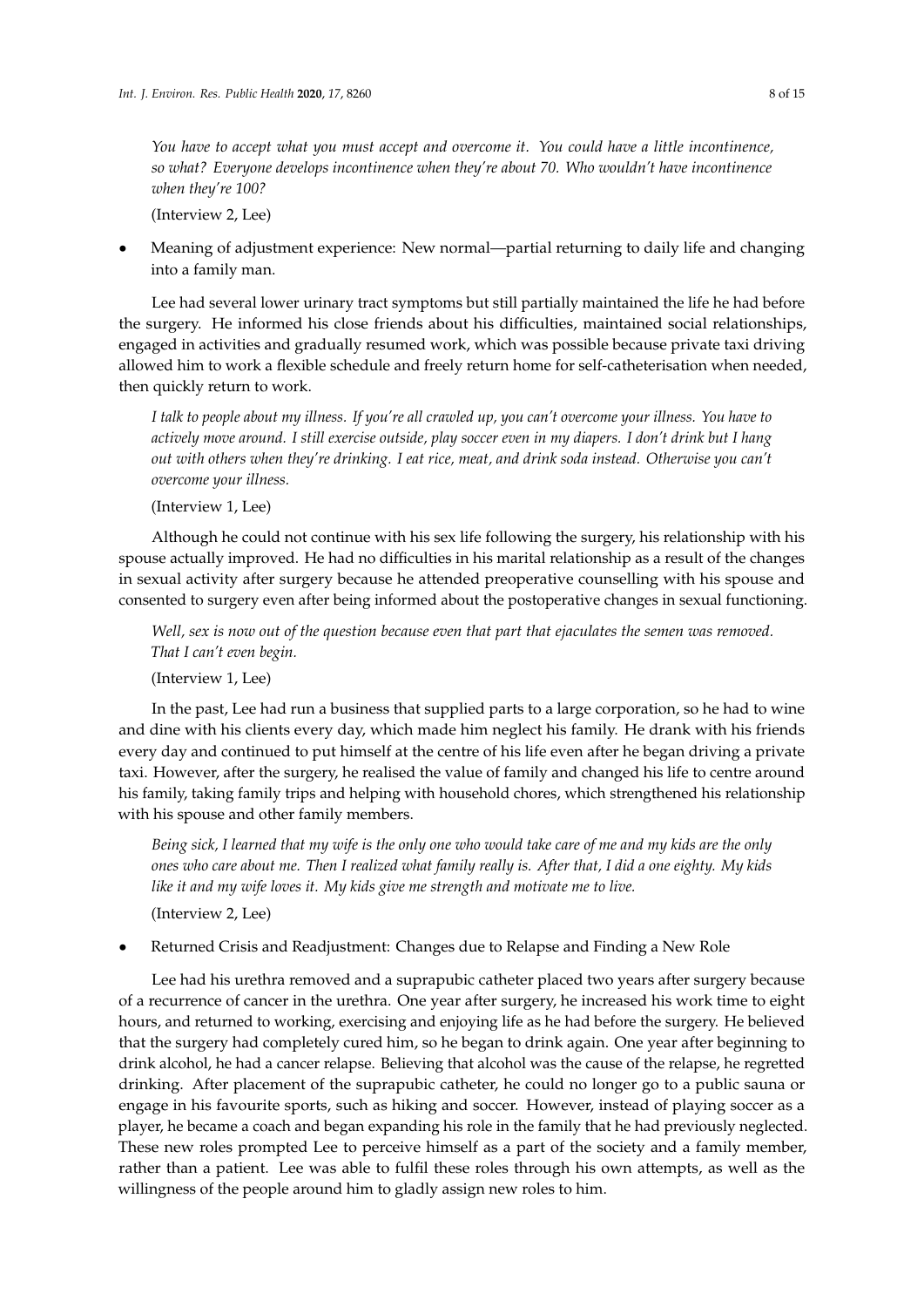*Brother, you're sick. You're sick, so stay put. They don't treat me like that. If people treat me like a patient, it discourages me. My wife- she also asked me, 'honey, can you do some cleaning today?' or 'I couldn't fold the laundry today'. I feel good because she asks me to do things. (omitted) If she told me 'honey, you're sick so just think about taking care of yourself and don't do (anything)', I may have been very depressed. I think it wouldn't be good if I keep thinking 'I'm a patient', 'I'm a patient'.*

(Interview 2, Lee)

Although living with a urine bag after relapse is physically uncomfortable, Lee liked his new life better and felt rewarded because the new life was good for everyone in the family, unlike his previous self-centred life.

3.2.3. Park's Story

• Changes in Daily Life: Beginning of a Restrained Life

Park was a 58-year-old man. He was diagnosed with NMIBC and underwent TURBT 6 years prior to the study. He used to run a restaurant with his wife, but he quit following his wife's suggestion, after the surgery. At the time, his wife and family implored him to quit smoking, but he was unable to give it up, and quitting work and staying home all day made him feel bored and hollow. He had to undergo 11 more rounds of TURBT because of continued cancer relapse and progression. One year and nine months before this study, he underwent cystectomy and neobladder reconstruction because of MIBC. After cystectomy, his wife reproached him, calling him "worse than the captain of the Sewol ferry who left kids behind and ran away" for lying to her and continuing to smoke. He was pushed to the brink of divorce, and finally reflected on and acknowledged his faults. He eventually quit smoking and endeavoured to remain considerate of his wife.

• Adjustment Experiences: Living in Line with the Health Condition and Family Wishes

Park accepted and adjusted to the changes in his body and daily living. His incontinence did not subside, even after some time. He strove to adapt to his new life by using a diaper, performing self-catheterisation as per his doctor's advice, packing diapers when going outside, trying to ignore the discomfort that accompanies incontinence and wearing a modernised hanbok to conceal his use of diapers.

*It (urine) just leaks too much. The doctor tells me to wait a little longer, but I was doubtful* . . . *but I have no option but to just live with it.*

(Interview 1, Park)

His approach to changes in his sex life was similar. Although he wished to resume his sex life, he thought that it may be difficult for his wife, so he calmly accepted the change.

*Well, as she sees me... I'm wearing a diaper and it stinks. I'm not sexually attractive anymore. After changing my diaper, I think I can have a sex life like before, but I don't think she would. If I were in her shoes, I wouldn't be able to approach me, I would be hesitant. After surgery, my sexual sense has decreased and I feel less desire as well; I'm also getting old. I have accepted that there has been a change.*

(Interview 1, Park)

Although he did not seek counselling at the time because he was caught up with taking care of his health, after adjusting to the continued incontinence, he began to consider sex counselling.

*When I visited another urologist, he said patients like me can use Viagra. I want to consult the doctor. (The reason that I haven't seen a doctor for it is) I didn't have a chance to think of it due to the need to focus on my recovery. I don't think much about sex life because I'm getting older. If I were young then I would have tried more.*

(Interview 2, Park)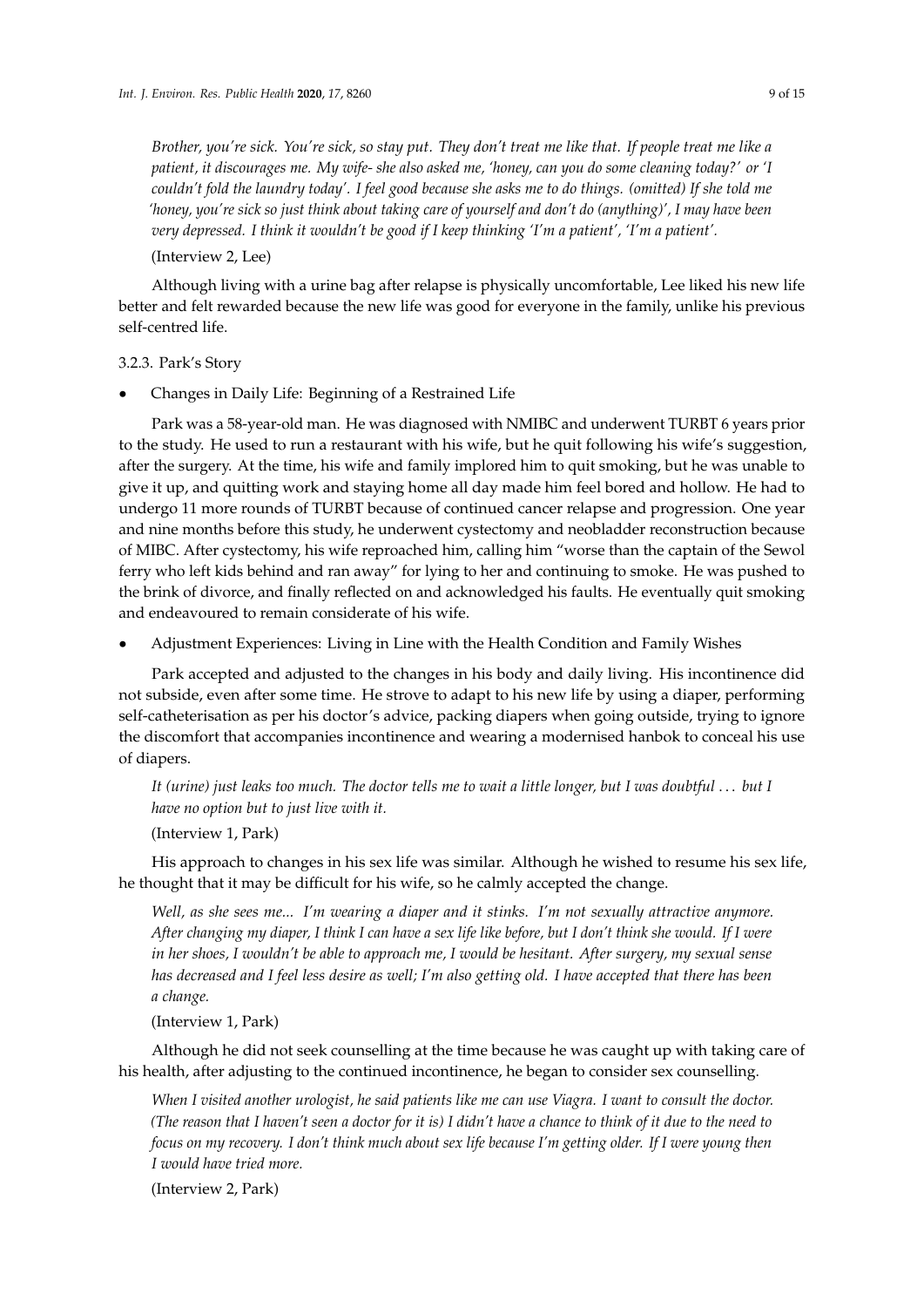In the past, Park loved drinking and smoking, playing golf and hanging out with people. In contrast, his spouse considered secular joy as something to be avoided. She engaged in good deeds and lived a life of sacrifice and prayer. The two completely different people once stood in conflict, but after his surgery, Park came to believe that his wife was right and began adjusting to her way of life.

*Now I listen to her really well. I only do things that she says to do and don't do things that she says not to do.*

(Interview 1, Park)

• Meaning of adjustment experience: Repenting past faults and accepting the present

Park stopped working after the NMIBC diagnosis, which left him bored and in need of small chores; thus, he took charge of housekeeping and sometimes helped out with the restaurant, which he enjoyed, but also found uncomfortable because of his incontinence. In that sense, Park believed that not working helped him adjust to the changes. Although incontinence restricted social and leisure activities, he enjoyed inline skating and skateboarding in place of playing golf. He also enjoyed good food and played pool with his friends instead of drinking. He began to attend mass every day with his spouse, a devout Catholic, and committed to a life of faith. Despite discovering new activities to replace those he could no longer do, maintaining social relationships and continuing most aspects of life he had before the surgery, he felt that he had a poor quality of life. To Park, adjustment meant repenting his past faults, living in line with his health condition and family wishes and living selflessly, but he had not yet regained his family's trust. Nevertheless, Park wished to continue with his current life, being considerate of others and understanding others with a big heart.

*There's nothing I can do. My wife has put me on her watch list. She controls where I should go and by what time I should come back home.*

(Interview 1, Park)

*(My current life is) Not bad. I try to live within what is given. I try to adjust. If I just give up my thoughts a little bit, that comes around as a good thing for me, and to the people around me, so I'm okay now. It's a little uncomfortable but I need to live with it because it is the fruit of my doing.*

(Interview 1, Park)

## **4. Discussion**

This study examined the physical and mental changes, coping experiences and the consequent life changes and adjustment experiences among three Korean male bladder cancer survivors with a neobladder. The purpose was to obtain an in-depth understanding of the underlying meanings attached to the experiences and adjustments in this population.

Following neobladder reconstruction, all three participants had to urinate while seated and needed to strain and press on their abdomen. They also experienced lower urinary tract symptoms, such as residual urine, urinary frequency, nocturia and incontinence. Further, they experienced stress, including anxiety and frustration as a result of their incontinence, which is consistent with previous research findings [\[3,](#page-12-2)[6\]](#page-13-2). Changes in sexual functioning were also common among the participants, which were also reported in previous studies [\[3,](#page-12-2)[6\]](#page-13-2). Yet, a urinary tract infection (UTI) or stone formation—two frequently reported late complications after neobladder construction—were not reported in this study. Given that they are common complications after neobladder reconstruction [\[15,](#page-13-11)[16\]](#page-13-12), it is worth investigating the reasons for their non-occurrence further.

Like the patients in a previous study [\[3\]](#page-12-2), the participants in this study coped with incontinence and the altered voiding mechanism with a variety of methods, such as using a diaper, doing Kegel exercises and performing self-catheterisation. In line with previous reports that people use different strategies to deal with incontinence and find their own methods because instructions for incontinence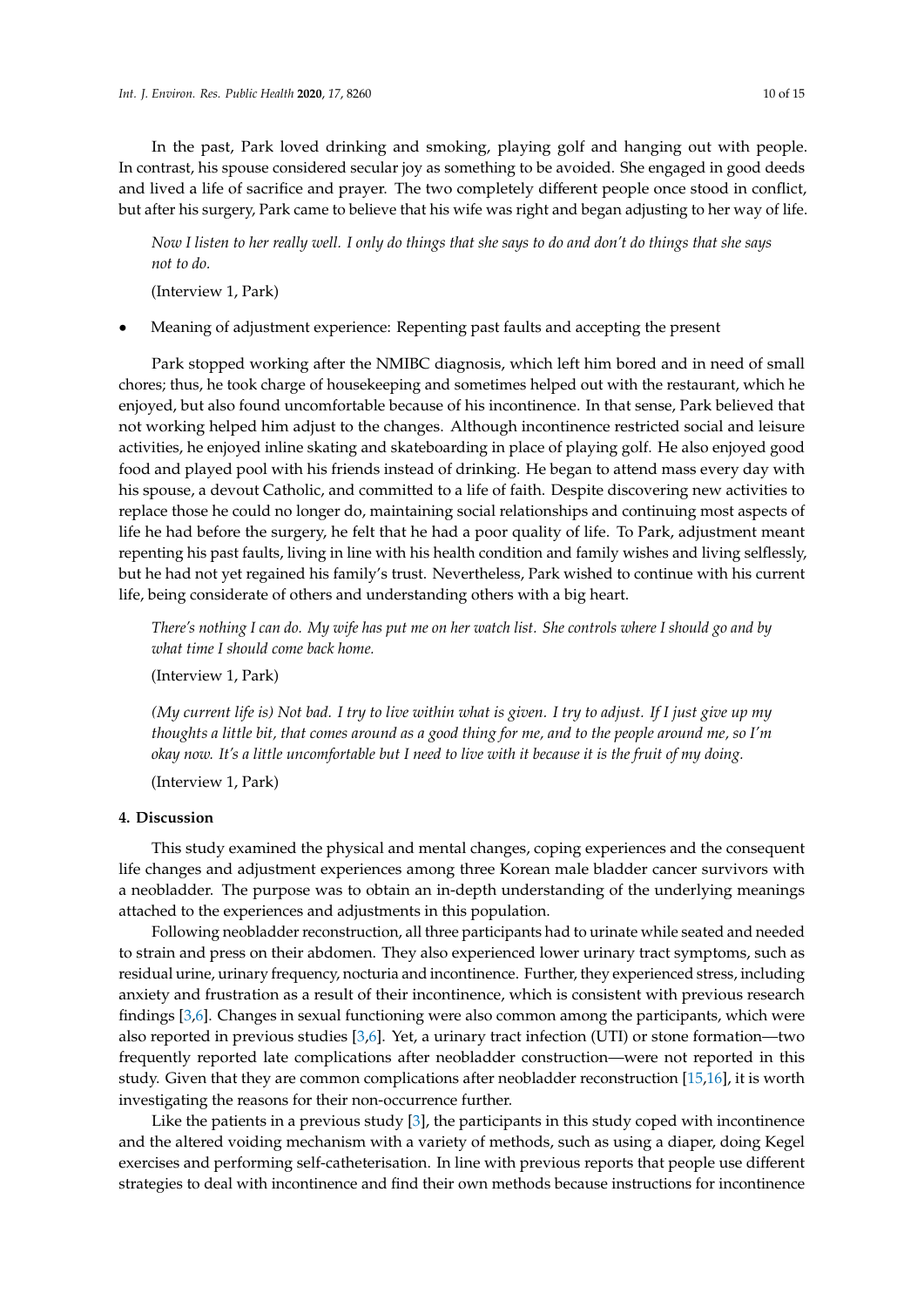management are lacking [\[6\]](#page-13-2), the participants in this study also developed solutions for themselves. This indicates that patients are not given adequate education and guidance on incontinence. Given that the focus during the patient's hospital stay is on managing various complications that can arise immediately after surgery and that incontinence occurs as patients initiate self-urination at about the time of discharge, it is possible that the health care providers might not regard incontinence seriously. However, according to Ahmadi and his colleagues [\[17\]](#page-13-13) only about 60% of male patients with a neobladder achieve daytime continence and about 45% achieve night-time continence one year after surgery. In other words, about half of bladder cancer survivors with a neobladder continue to live with incontinence. Therefore, health care providers need to offer more specific incontinence education and guidance to these patients.

Whereas they actively sought a variety of coping strategies for incontinence, the participants in this study gave up on recovery of sexual function without actively seeking a resolution. This finding differs from the results reported by Beitz and Zuzelo [\[3\]](#page-12-2), where patients attempted to resolve sexual dysfunction through drug therapy or other means. Either the couples did not have an active sexual life even before surgery or the participants' spouses were fully aware of the possibility of sexual problems through preoperative education. Therefore, they had little desire for a sex life, and it seems that the participants in this study gave up without finding a solution to sexual dysfunction. Middle-aged Koreans regard sex as an important part of their lives but very few individuals seek medical help when they have sexual problems [\[18\]](#page-13-14). This might be also related to the social norms in Korea where talking openly about sex and sexual issues with others is generally considered indecent. As a result, instead of pursuing sexual rehabilitation, the participants might have chosen not to talk about it as a face-saving attempt.

Further, adapting to the changed voiding mechanism is the priority immediately after surgery, so both patients and healthcare providers alike tend to put sex-related issues aside. A considerable amount of time has already passed by the time patients adapt to the altered voiding mechanism and later, survivors of bladder cancer may find it difficult to discuss sexual problems with healthcare providers and spouse. Thus, sex-related education and consultation must be provided continuously from the preoperative to postoperative adjustment period and should be designed to involve the patient's spouse.

In addition to incontinence and reduced sexual function, the participants also experienced life changes. Stopping work is considered the greatest life change. One's job and economic power strongly influence one's identity as the head of the household among middle-aged Korean men [\[13\]](#page-13-9). While feeling burdened and stressed due to their financial responsibility toward the household, Korean men also feel as if their value is lost when they are not economically active [\[13\]](#page-13-9). Going by that, it was not surprising that the participants in this study wanted to keep working, implying that their desire could be the motivation for their effort to recover. The participant who did not work also acknowledged the need for work. In contrast, women cancer patients are responsible for childrearing and caring for their family, which is a burden, but it also drives their recovery and acceptance [\[19,](#page-13-15)[20\]](#page-13-16). This is speculated to be a result of the traditional perception of gender roles among middle-aged and older adults [\[21\]](#page-13-17). These results suggest that male cancer survivors should consider continuing work to a certain degree, depending on their state of illness and work conditions, rather than quitting work without question.

At the same time, however, returning to work is difficult from a practical perspective for bladder cancer survivors with a neobladder. They need time to recover after surgery and to adjust to their changed voiding mechanism, but there is no regulation on paid sick leave in the Labor Standards Act. Hence, workers are allowed sick leave according to the organisational agreement or work rules at their workplace, and those who are not allowed sick leave must accept the possibility that they may lose their job when they undergo treatment [\[22\]](#page-13-18). In fact, 47% of cancer patients lose their jobs and the probability of reemployment is low in individuals aged 50 or older [\[23\]](#page-13-19). Negative perceptions and attitudes toward cancer survivors' return to work [\[24\]](#page-13-20) also hinders their ability to return. Thus, institutional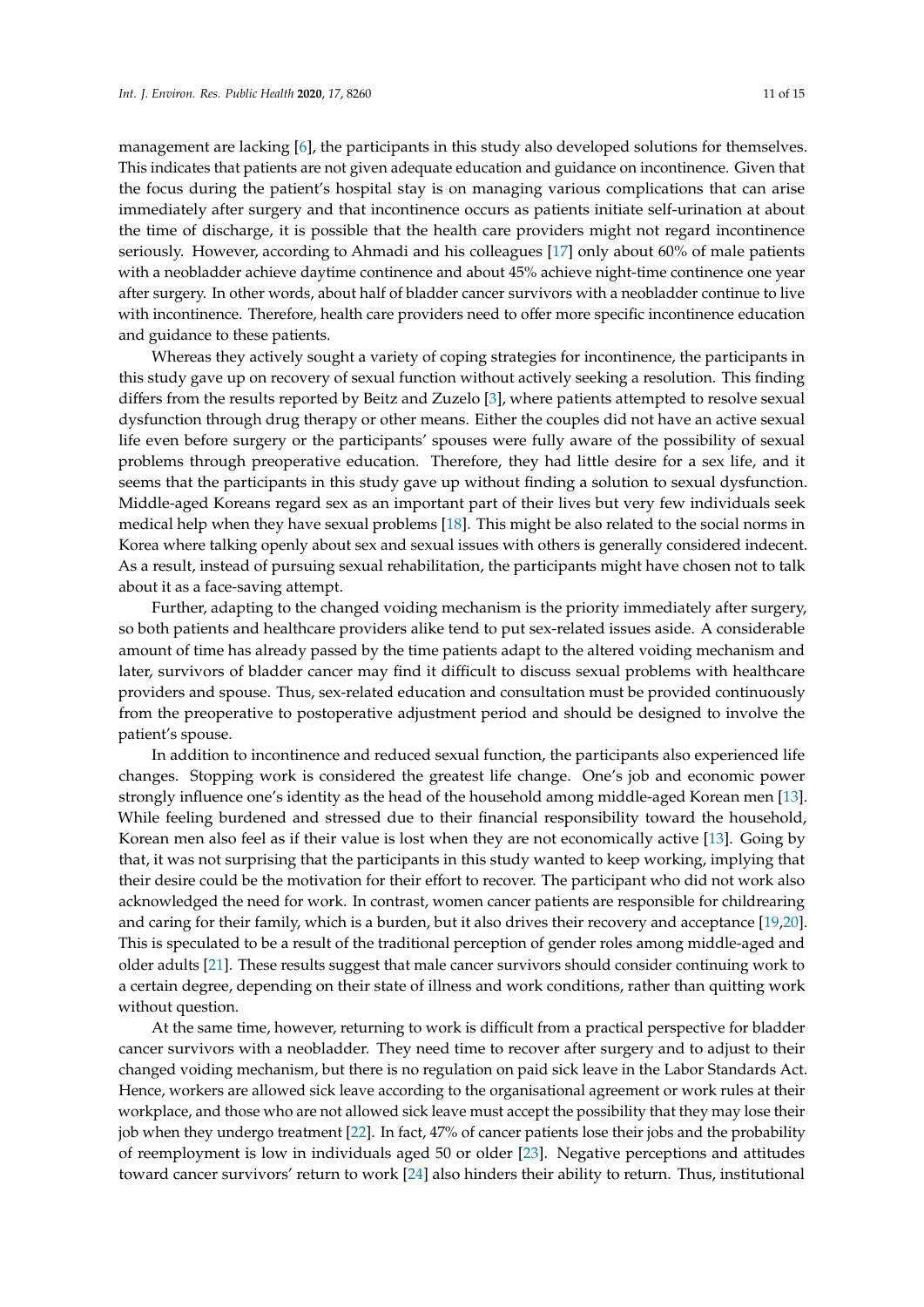support and a change in social perception are needed to assist cancer survivors to return to work after treatment. For bladder cancer survivors with a neobladder to return to work, accessible restrooms and health facilities, such as an on-site health clinic, are needed to allow them to change their diaper or clothes and perform self-catheterisation as necessary. Moreover, a flexible work environment that enables a phased return to work is needed at all workplaces. A past study on breast cancer survivors returning to work also suggested the need for a receptive work climate and social policies [\[25\]](#page-13-21).

Another noticeable finding was family conflict associated with the participants' continued practice of unhealthy behaviour. In this study, Kim, one the participants, continued to smoke and drink because he believed that stress was the major cause of his bladder cancer, not smoking or drinking. Kim's unhealthy behaviour caused family reprimand. This result is similar to a prior finding that people who continue to smoke after surgery experience anger and concern from the people around them [\[3\]](#page-12-2). Thus, it is necessary to provide accurate information so that patients' perception about the cancer aetiology does not have an adverse impact on their treatment and recovery. Cancer patients who smoke experience social stigma, and those with a disease that is considered to be caused by smoking, experience a particularly strong stigma [\[26\]](#page-14-0). Social stigma adversely affects cancer survivors' mental health, causing depression and anxiety, and may contribute to smoking continuation [\[26\]](#page-14-0). Hence, families and healthcare providers should adopt an empathetic attitude about the difficulties of quitting smoking, as opposed to a stigmatising attitude. Interventions to stop unhealthy behaviours are also needed. Practical smoking cessation programmes that combine behavioural and pharmacological therapies should be provided, rather than simply recommending that patients quit smoking [\[26\]](#page-14-0).

Experiences with adjusting to various changes after surgery differed across participants. Emerged themes included 'actively explore resolutions', 'accept change and partial return to daily life', and 'living in line with health conditions and family wishes'. Cancer patients' adjustment is influenced by an array of disease-related factors, such as location, type, stage and treatment, as well as personal and social factors, including character traits, coping strategies, emotional maturity, family, friends and community [\[8\]](#page-13-4). Although the participants had different adjustment experiences, one common theme was that all participants continued to engage in social relationships and social and leisure activities. To do so, they had to first disclose their difficulties to their close friends. Because lower urinary tract symptoms, such as urinary frequency, urgency and incontinence, may lead to stigma associated with frequent use of the restroom, smell and clothes stains, patients who have these symptoms sometimes choose secrecy and silence [\[27\]](#page-14-1). Silence as a defence against stigma may be a protective mechanism but is also an obstacle to seeking help [\[27\]](#page-14-1). In the current study, participants chose to open up about their incontinence to their close friends instead of remaining silent, which enabled them to maintain social relationships and continue to engage in social activities.

The meanings underlying the adjustment experiences of the participants in this study were 'return to a daily life', 'new normal' and 'repenting past faults and accepting the present'. Kim returned to work and eventually expanded his career abroad, while other participants, Lee and Park, lived a changed life as family-oriented men. Cancer survivors can achieve additional success by reviewing their cancer experience, accepting the consequences, mourning the changes to their anticipated life and moving on with their adjusted life plans [\[28\]](#page-14-2). In previous studies, cancer patients came to value the days they would live as they looked back on the lives they had lived, and instead of living only for their themselves and their families, they sought out and approached others who needed their help [\[20](#page-13-16)[,29\]](#page-14-3). Further, they experienced growth such as being grateful for life, changing their priorities, regaining confidence from overcoming pain and making their new life their own [\[19\]](#page-13-15).

The overarching theme of the results of this study—where patients adopt a new attitude toward life and grow as they overcome various difficulties after surgery—is similar to that of previous studies. However, the adjustment experiences observed in this study are distinguished in that they reflect the characteristic narrative of middle-aged men, where the previous emphasis on work and social life was transformed to a family-oriented life or further bolstered as a work-oriented life. This suggests that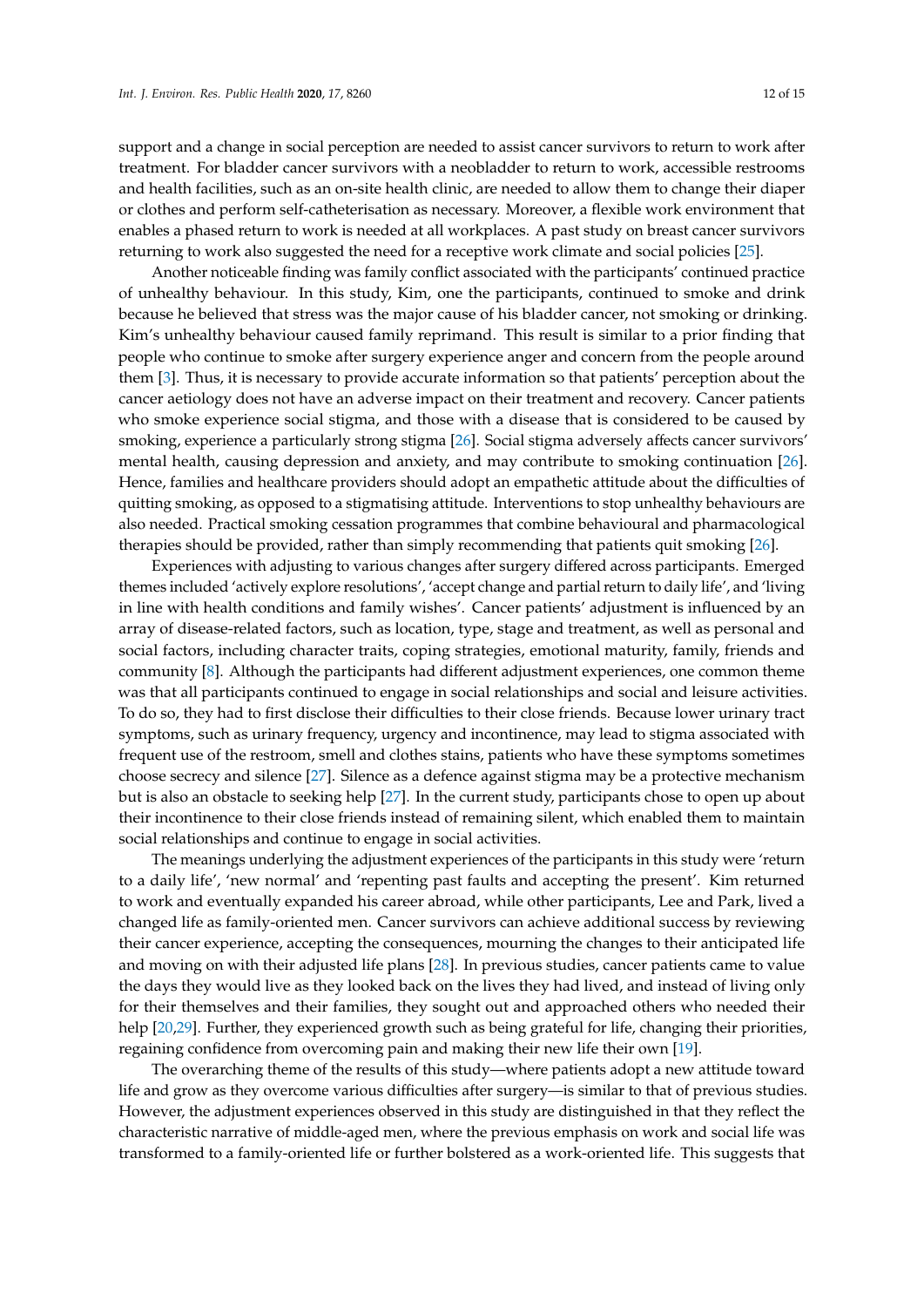cancer survivors' social, cultural and institutional narratives must be considered when assisting in their adjustment and rehabilitation.

This study is noteworthy in that it sheds light on the adjustment experiences of male cancer survivors where there is a scarcity of research on male cancer survivors compared to the volume of data on female cancer survivors, such as breast and gynaecologic cancer survivors. In addition, by adding Korean male cancer survivors' experience to the field, this study is expected to provide culture-enriched information to a certain extent. One limitation of this study is that it primarily deals with the positive adjustment experiences of male bladder cancer survivors with a neobladder. To broaden the understanding of this group, a future study can explore possible negative adjustment experiences among them. Similarly, a future study can study patients who were socially isolated because of incontinence or who had relationship difficulties with their spouses related to reduced sexual functioning. Finally, an in-depth exploration of female bladder cancer survivors after radical cystectomy is worth examining to provide gender-balanced information in regard to the topic.

## **5. Conclusions**

This is the first study to examine the adjustment experiences of Korean male bladder cancer survivors with a neobladder. The findings have important implications for life changes and consequent adjustments beyond the physical postoperative symptoms. Further, we explored not only their personal experiences but also the social, cultural and institutional narratives underlying their experiences using narrative inquiry methodology. Bladder cancer survivors with a neobladder continue to adjust to changes in the voiding mechanism and various symptoms including incontinence even after surgical cancer resection. Therefore, we concluded that in addition to therapeutic interventions such as surgery, and chemotherapy, interventions are needed to assist with adjustment, rehabilitation and a return to society.

The active and open coping strategies demonstrated by this study's bladder cancer survivors with a neobladder provide a reference for bladder cancer patients who are scheduled to undergo neobladder reconstruction. Support from family and friends by way of them adopting an empathetic attitude, rather than viewing them as people who developed cancer from smoking, is essential for promoting adjustment in these patients. In addition, it is crucial for nurses to provide education and interventions about health problems that accompany neobladder reconstruction, such as prolonged incontinence. Finally, institutional support and improved social awareness are needed to help bladder cancer survivors with a neobladder return to work and society following surgery.

**Author Contributions:** Conceptualization, S.H.K. and E.R.; Methodology, S.H.K. and E.-J.K.; Formal Analysis, S.H.K.; Investigation, S.H.K. and E.R.; Data Curation, S.H.K.; Writing—Original Draft Preparation, S.H.K. and E.R.; Writing—Review & Editing, S.H.K.; E.-J.K. and E.R. All authors have read and agreed to the published version of the manuscript.

**Funding:** This work was supported by the National Research Foundation of Korea (NRF) grant funded by the Korea Ministry of Science, ICT & Future Planning (No. NRF-2018R1D1A1B07050173).

**Acknowledgments:** The authors acknowledge the patients who participated in the study.

**Conflicts of Interest:** The authors declare no conflict of interest.

#### **References**

- <span id="page-12-0"></span>1. Stenzl, A.; Cowan, N.C.; De Santis, M.; Kuczyk, M.A.; Merseburger, A.S.; Ribal, M.J.; Sherif, A.; Witjes, J.A. Treatment of muscle-invasive and metastatic bladder cancer: Update of the EAU guidelines. *Eur. Urol.* **2011**, *59*, 1009–1018. [\[CrossRef\]](http://dx.doi.org/10.1016/j.eururo.2011.03.023) [\[PubMed\]](http://www.ncbi.nlm.nih.gov/pubmed/21454009)
- <span id="page-12-1"></span>2. Nam, J.K.; Lee, D.H.; Park, S.W.; Chung, M.K. Long-term functional outcomes of ileal neobladder reconstruction following radical cystectomy. *Korean J. Urol. Oncol.* **2017**, *15*, 21–27. [\[CrossRef\]](http://dx.doi.org/10.22465/kjuo.2017.15.1.21)
- <span id="page-12-2"></span>3. Beitz, J.M.; Zuzelo, P.R. The lived experience of having a neobladder. *West. J. Nurs. Res.* **2003**, *25*, 294–316. [\[CrossRef\]](http://dx.doi.org/10.1177/0193945902250417) [\[PubMed\]](http://www.ncbi.nlm.nih.gov/pubmed/12705113)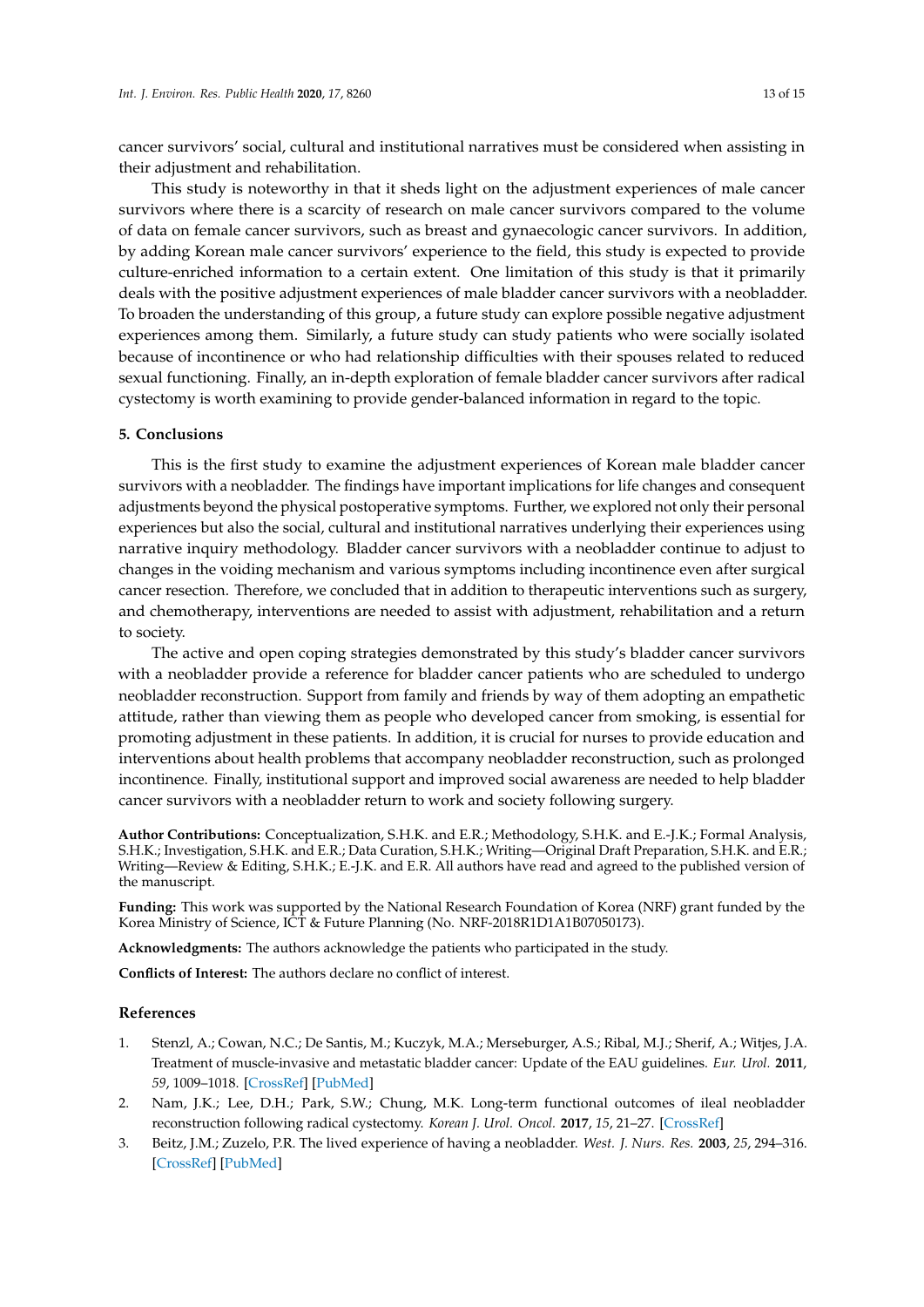- <span id="page-13-0"></span>4. Park, S.U.; Cho, K.S. Functional outcomes and quality of life after orthotopic bladder substitution in bladder cancer patients. *Korean J. Urol. Oncol.* **2015**, *13*, 11–16.
- <span id="page-13-1"></span>5. Lee, K.-H.; Pyo, H.-R.; Jung, S.-I. Treatment of muscle invasive bladder cancer-surgical treatment and radiotherapy. *Korean J. Urol. Oncol.* **2005**, *3*, 60–74.
- <span id="page-13-2"></span>6. Fitch, M.I.; Miller, D.; Sharir, S.; McAndrew, A. Radical cystectomy for bladder cancer: A qualitative study of patient experiences and implications for practice. *Can. Oncol. Nurs. J.* **2010**, *20*, 177–181. [\[CrossRef\]](http://dx.doi.org/10.5737/1181912x204177181) [\[PubMed\]](http://www.ncbi.nlm.nih.gov/pubmed/21171541)
- <span id="page-13-3"></span>7. Brassetti, A.; Möller, A.; Laurin, O.; Höijer, J.; Adding, C.; Miyakawa, A.; Hosseini, A.; Wiklund, P. Evolution of cystectomy care over an 11-year period in a high-volume tertiary referral centre. *BJU Int.* **2018**, *121*, 752–757. [\[CrossRef\]](http://dx.doi.org/10.1111/bju.14112) [\[PubMed\]](http://www.ncbi.nlm.nih.gov/pubmed/29281852)
- <span id="page-13-4"></span>8. Holland, J.C. Psychological care of patients: Psycho-oncology's contribution. *J. Clin. Oncol.* **2003**, *21*, 253S–265S. [\[CrossRef\]](http://dx.doi.org/10.1200/JCO.2003.09.133)
- <span id="page-13-5"></span>9. Fajkovic, H.; Halpern, J.A.; Cha, E.K.; Bahadori, A.; Chromecki, T.F.; Karakiewicz, P.I.; Breinl, E.; Merseburger, A.S.; Shariat, S.F. Impact of gender on bladder cancer incidence, staging, and prognosis. *World J. Urol.* **2011**, *29*, 457–463. [\[CrossRef\]](http://dx.doi.org/10.1007/s00345-011-0709-9)
- <span id="page-13-6"></span>10. Clandinin, D.J.; Connelly, F.M. *Narrative Inquiry: Experience and Story in Qualitative Research*; Jossey-Bass: San Francisco, CA, USA, 2000.
- <span id="page-13-7"></span>11. Creswell, J.W. *Qualitative Inquiry and Research Design: Choosing among Five Approaches*, 3rd ed.; SAGE Publications: Los Angeles, CA, USA, 2013.
- <span id="page-13-8"></span>12. Singh, V.; Yadav, R.; Sinha, R.J.; Gupta, D.K. Prospective comparison of quality-of-life outcomes between ileal conduit urinary diversion and orthotopic neobladder reconstruction after radical cystectomy: A statistical model. *BJU Int.* **2014**, *113*, 726–732. [\[CrossRef\]](http://dx.doi.org/10.1111/bju.12440)
- <span id="page-13-9"></span>13. Jang, M.; Jung, T. Reminiscence and re-evaluation of Korean middle-aged men's Life. *J. Korean Gerontol. Soc.* **2014**, *34*, 631–648.
- <span id="page-13-10"></span>14. Clandinin, D.J. *Engaging in Narrative Inquiry*; Left Coast Press, Inc.: Walnut Creek, CA, USA, 2013.
- <span id="page-13-11"></span>15. Ferriero, M.; Simone, G.; Papalia, R.; Guaglianone, S.; Gallucci, M. MP55-14 stone formation in padua ileal neobladder perforformed with stapler. *J. Urol.* **2014**, *191*, e560–e561. [\[CrossRef\]](http://dx.doi.org/10.1016/j.juro.2014.02.1562)
- <span id="page-13-12"></span>16. Kupajski, M.; Tkocz, M.T. Use of endoscopic lithotripsy technique in the treatment of intestinal neobladder lithiasis performed by means of the VIP method. *Wideochirurgia I Inne Tech. Maloinwazyjne* **2014**, *9*, 93–95. [\[CrossRef\]](http://dx.doi.org/10.5114/wiitm.2013.40105)
- <span id="page-13-13"></span>17. Ahmadi, H.; Skinner, E.C.; Simma-Chiang, V.; Miranda, G.; Cai, J.; Penson, D.F.; Daneshmand, S. Urinary functional outcome following radical cystoprostatectomy and ileal neobladder reconstruction in male patients. *J. Urol.* **2013**, *189*, 1782–1788. [\[CrossRef\]](http://dx.doi.org/10.1016/j.juro.2012.11.078)
- <span id="page-13-14"></span>18. Moreira, E.D.; Kim, S.C.; Glasser, D.; Gingell, C. Original research-epidemiology: Sexual Activity, Prevalence of Sexual Problems, and Associated Help-Seeking Patterns in Men and Women Aged 40–80 Years in Korea: Data from the Global Study of Sexual Attitudes and Behaviors (GSSAB). *J. Sex. Med.* **2006**, *3*, 201–211. [\[CrossRef\]](http://dx.doi.org/10.1111/j.1743-6109.2006.00210.x)
- <span id="page-13-15"></span>19. Hwang, S.Y. An exploratory analysis of the existential experiences of women with cancer. *J. Korean Neuropsychiatr. Assoc.* **2006**, *45*, 554–564.
- <span id="page-13-16"></span>20. Park, E.Y.; Yi, M. Illness experience of women with breast cancer in Korea: Using feminist phenomenology. *Korean J. Adult Nurs.* **2009**, *21*, 504–518.
- <span id="page-13-17"></span>21. Chung, S.D.; Bae, E.K.; Choi, H.J. Patterns of supporting aged parents and gender roles: Generational comparisons. *Korean J. Fam. Welf.* **2012**, *17*, 5–23.
- <span id="page-13-18"></span>22. Cho, S.-H. Einkommenssicherung im Krankheitsfalle—Rechtsvergleich zwischen Korea und Deutschland. *Seoul Law Rev.* **2018**, *26*, 553–612. [\[CrossRef\]](http://dx.doi.org/10.15821/slr.2018.26.3.015)
- <span id="page-13-19"></span>23. Park, J.H.; Park, E.C.; Park, J.H.; Kim, S.G.; Lee, S.Y. Job loss and re-employment of cancer patients in Korean employees: A nationwide retrospective cohort study. *J. Clin. Oncol.* **2008**, *26*, 1302–1309. [\[CrossRef\]](http://dx.doi.org/10.1200/JCO.2007.14.2984)
- <span id="page-13-20"></span>24. Shim, H.Y.; Lee, C.W.; Yu, E.S.; Park, B.Y.; Yang, E.J. Cancer survivors and returning to work perspectives from occupational health physicians in Korea. *J. Korean Med. Sci.* **2019**, *34*, 11. [\[CrossRef\]](http://dx.doi.org/10.3346/jkms.2019.34.e98)
- <span id="page-13-21"></span>25. Han, S.J.; Kim, H.W.; Yoon, D.S.; Kim, M.R. Quality of life and supportive care needs of back-to-work breast cancer survivors. *Korean J. Adult Nurs.* **2019**, *31*, 552–561. [\[CrossRef\]](http://dx.doi.org/10.7475/kjan.2019.31.5.552)